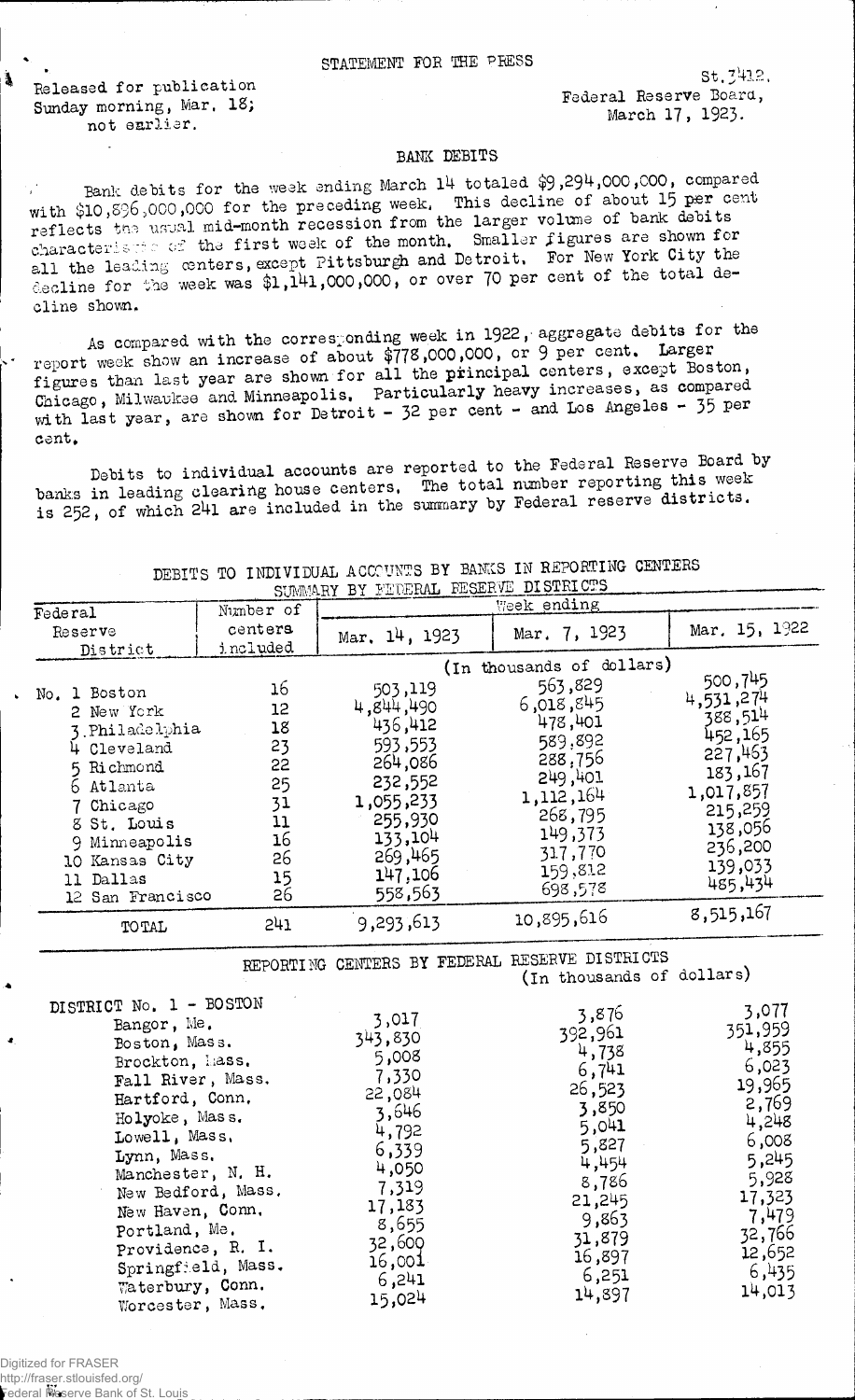|                                                                                                                                                                                                                                                                                                                                                                                                                                                              |                                                                                                                                                                                                                       | DEBITS TO INDIVIDUAL ACCOUNTS BY BANKS IN REPORTING CENTERS<br>Week and ing                                                                                                                                         | St. 3412                                                                                                                                                                                                           |
|--------------------------------------------------------------------------------------------------------------------------------------------------------------------------------------------------------------------------------------------------------------------------------------------------------------------------------------------------------------------------------------------------------------------------------------------------------------|-----------------------------------------------------------------------------------------------------------------------------------------------------------------------------------------------------------------------|---------------------------------------------------------------------------------------------------------------------------------------------------------------------------------------------------------------------|--------------------------------------------------------------------------------------------------------------------------------------------------------------------------------------------------------------------|
|                                                                                                                                                                                                                                                                                                                                                                                                                                                              | Mar. 14, 1923                                                                                                                                                                                                         | $\text{Mar. } 7, 1923$                                                                                                                                                                                              | $-Mar. 15, 1922$                                                                                                                                                                                                   |
|                                                                                                                                                                                                                                                                                                                                                                                                                                                              |                                                                                                                                                                                                                       |                                                                                                                                                                                                                     | (In thousands of dollars)                                                                                                                                                                                          |
| DISTRICT No. 2 - NEW YORK<br>Albany, N. Y.<br>Binghamton, N. Y.<br>Buffalo, N.Y.<br>Elmira, N.Y.<br>Jamestown, $N - Y$ .<br>Montelair, N. J.<br>Newark, M. J.<br>New York, N.Y.<br>No. New Jersey Clearing                                                                                                                                                                                                                                                   | 19,438<br>4,474<br>61,656<br>3,549<br>3,851<br>2,532<br>58,175<br>4,661,234                                                                                                                                           | 20,268<br>4,406<br>65,713<br>3,511<br>4,019<br>2,769<br>62,870<br>5,802,558                                                                                                                                         | 20,036<br>4,073<br>54,226<br>2,722<br>3,193<br>2,144<br>4,365,972<br>30,200                                                                                                                                        |
| House Association<br>Passaic, N. J.<br>Rochester, N. Y.<br>Stamford, Con<br>Syracuse, N. Y.                                                                                                                                                                                                                                                                                                                                                                  | 34,113<br>6,555<br>30,713<br>2,521<br>13,854                                                                                                                                                                          | 47,183<br>6,537<br>40,377<br>2,543<br>18,961                                                                                                                                                                        | 5,898<br>28,109<br>2,327<br>12,374                                                                                                                                                                                 |
| DISTRICT No. 3 - PHILADELPHIA<br>Allentown, Pa.<br>Altoona, Pa.<br>Camden, N. J.<br>Chester, Pa.<br>Harrisburg, Pa.<br>Hazleton, Pa.<br>Johnstown, Pa.<br>Lancaster, Pa.<br>Lebannn,, Pa.<br>Norristown, Pa.<br>Philadelphia, Pa.<br>Reading, Pa.<br>Seranten, Pa.<br>Trenton, N. J.<br>Wilkes-Barre, Pa.<br>Williamsport, Pa.<br>Wilmington, Del.<br>York, Pa.                                                                                              | 5,712<br>3,858<br>9,756<br>4,841<br>7,913<br>2,243<br>4,916<br>5,851<br>1,422<br>963<br>325,713<br>9,405<br>15,607<br>12,915<br>9,134<br>4,151<br>7,509<br>4,473                                                      | 6,497<br>3,712<br>9,944<br>4,899<br>8,520<br>2,478<br>5,092<br>5,345<br>1,449<br>928<br>365,989<br>9,212<br>16,297<br>12,063<br>9,373<br>4,408<br>7,320<br>3,975                                                    | 5,227<br>3,173<br>9,227<br>4,091<br>6,741<br>2,188<br>4,072<br>5,026<br>956<br>586<br>292,575<br>7,209<br>13,432<br>10,998<br>8,512<br>4,201<br>6,870<br>3,430                                                     |
| DISTRICT No. 4 - CLEVELAND<br>Akron, Ohio.<br>Butler, Pa.<br>Canton, Ohio.<br>Cincinnati, Ohio.<br>Cleveland, Ohio<br>Columbus, Ohio<br>Connellsville, Pa.<br>Dayton, Ohio.<br>Erie, Pa.<br>Greensburg, Pa.<br>Homestead, Pa.<br>Lexington, Ky.<br>Lima, Ohio.<br>Lorain, Ohio.<br>New Brighton, Pa.<br>Oil City, Pa.<br>Pittsburgh, Pa.<br>Springfield, Ohio.<br>Toledo, Onio<br>Varren, Ohio.<br>Wheeling, W. Va.<br>Youngstown, Ohio.<br>Zahesville, Ohio | 16,263<br>2,648<br>12,208<br>76,423<br>133,208<br>31,325<br>1,759<br>15,877<br>7,218<br>4,795<br>704<br>8,643<br>3,494<br>1,216<br>2,327<br>2,902<br>193,697<br>5,497<br>42,907<br>4,103<br>11,153<br>12,183<br>3,003 | 15,215<br>2,519<br>9,706<br>75,625<br>140,341<br>32,374<br>1,750<br>21,102<br>7,003<br>4,862<br>823<br>9,527<br>4,771<br>1,187<br>2,353<br>3,325<br>178,629<br>5,989<br>40,060<br>3,147<br>9,746<br>14,457<br>2,381 | 10,858<br>1,833<br>5,819<br>65,404<br>107,572<br>28,849<br>.995<br>11,610<br>6,737<br>4,047<br>597<br>8,246<br>3,280<br>1,032<br>1,885<br>2,591<br>135,431<br>4,012<br>27,492<br>3,295<br>7,300<br>10,642<br>2,638 |

 $\bar{t}$ 

 $\mathbf{C}$ .

t.

 $\ddot{\phantom{1}}$ 

 $\ddot{\phantom{0}}$ 

 $\ddot{\phantom{0}}$ 

 $\bullet$ 

 $\ddot{\phantom{1}}$ 

Digitized for FRASER<br>http://fraser.stlouisfed.org/<br>Federal Reserve Bank of St. Louis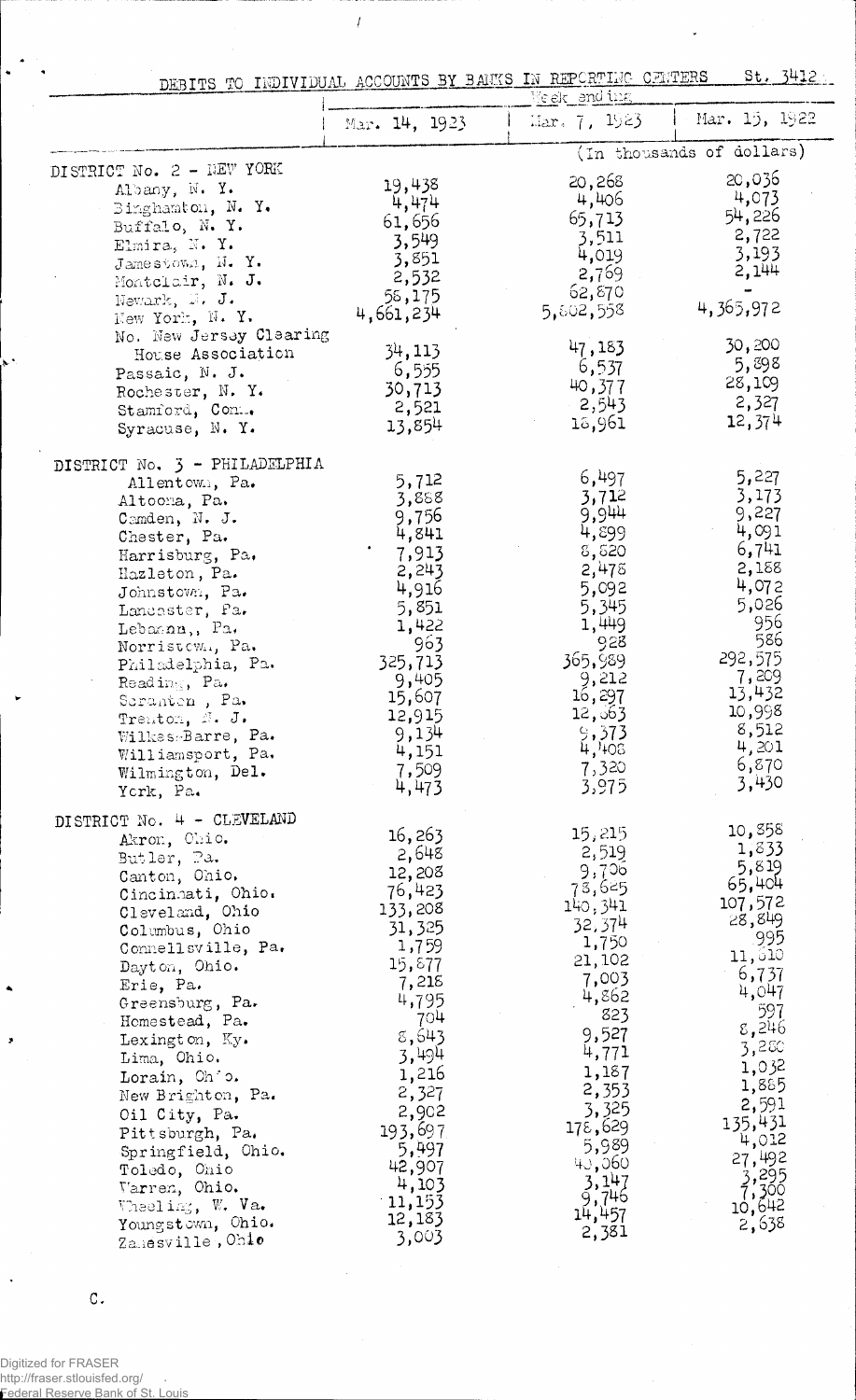| DEBITS TO INDIVIDUAL ACCOUNTS BY BANKS IN PEPORTING CENTERS                                                                                                                                                                                                                                                                                                                                                                                            |                                                                                                                                                                                                         | Week ending                                                                                                                                                                                              | St, 3412b                                                                                                                                                                                              |
|--------------------------------------------------------------------------------------------------------------------------------------------------------------------------------------------------------------------------------------------------------------------------------------------------------------------------------------------------------------------------------------------------------------------------------------------------------|---------------------------------------------------------------------------------------------------------------------------------------------------------------------------------------------------------|----------------------------------------------------------------------------------------------------------------------------------------------------------------------------------------------------------|--------------------------------------------------------------------------------------------------------------------------------------------------------------------------------------------------------|
|                                                                                                                                                                                                                                                                                                                                                                                                                                                        | Mar. 14, 1923.                                                                                                                                                                                          | Mar. 7, 1923                                                                                                                                                                                             | Mar. 15, 1922                                                                                                                                                                                          |
|                                                                                                                                                                                                                                                                                                                                                                                                                                                        |                                                                                                                                                                                                         | (In thousands of dollars)                                                                                                                                                                                |                                                                                                                                                                                                        |
| DISTRICT No. 5 - RICHMOND<br>Asheville, N. C.<br>Baltimore, Md.<br>Charleston, S. C.<br>Charleston, W. Va.<br>Charlotte, N. C.<br>Columbia, S. C.<br>Cumberland, Md.<br>Danville, Va.<br>Durham, N. C.<br>Greensboro, N. C.<br>Greenville, S. C.<br>Hagerstown, Md.<br>Huntington, W. Va.<br>Lynchburg, Va.<br>Newport News, Va.<br>Norfolk, Va.<br>Raleigh, N. C.<br>Richmond, Va.                                                                    | 4,674<br>80,300<br>6,913<br>7,643<br>10,160<br>6,700<br>$-2,086$<br>1,976<br>5,063<br>5,516<br>5,600<br>2,275<br>5,905<br>4,811<br>1,654<br>16,695<br>8,100<br>28,422                                   | 4,868<br>96,200<br>7,627<br>7,966<br>9,907<br>7,357<br>1,877<br>2,194<br>4,487<br>5,358<br>5,076<br>2,077<br>6,246<br>4,765<br>1,738<br>18,478<br>6,300<br>30,396                                        | 3,600<br>76,681<br>5,860<br>6,966<br>5,959<br>4,125<br>1,712<br>1,925<br>$\overline{\phantom{a}}$<br>3,298<br>3,404<br>1,697<br>4,224<br>4,307<br>1,726<br>13,733<br>4,300<br>26,373                   |
| Roanoke, Va.<br>Spartanburg, S. C.<br>Washington, D. C.<br>Wilmington, N. C.<br>Winston-Salem, N. C.                                                                                                                                                                                                                                                                                                                                                   | 4,689<br>3,256<br>43,986<br>5,058<br>7,662                                                                                                                                                              | 5,945<br>3,189<br>46,478<br>6,575<br>7,639                                                                                                                                                               | 4,119<br>1,813<br>41,857<br>4,838<br>4,946                                                                                                                                                             |
| DISTRICT No. 6 - ATLANTA<br>Albany, Ga.<br>Atlanta, Ga.<br>Augusta, Ga.<br>Birmingham, Ala.<br>Brunswick, Ga.<br>Chattanooga, Tenn.<br>Columbus, Ga.<br>Cordele, Ga.<br>Dothan, Ala,<br>Elberton, Ga.<br>Jackson, Miss.<br>Jacksonville, Fla.<br>Knoxville, Tenn.<br>Macon, Ga.<br>Meridian, Miss.<br>Mobile, Ala.<br>Montgomery, Ala.<br>Nashville, Tenn.<br>Newnan, Ga.<br>New Orleans, La.<br>t.<br>Pensacola, Fla.<br>Savannah, Ga.<br>Tampa, Fla. | 1,700<br>31,245<br>9,482<br>23,272<br>621<br>8,838<br>3,735<br>365<br>615<br>304<br>3,181<br>13,056<br>6,728<br>5,201<br>2,506<br>6,452<br>5,605<br>16,335<br>558<br>70,192<br>1,512<br>10,310<br>7,614 | 1,218<br>33,623<br>10,267<br>25,336<br>682<br>8,634<br>3,253<br>471<br>617<br>339<br>3,213<br>13,448<br>8,203<br>5,008<br>2,325<br>8,020<br>6,263<br>17,928<br>534<br>75,613<br>2,082<br>10,969<br>8,036 | 896<br>25,264<br>5,556<br>17,147<br>મદ્દવ<br>7,321<br>2,251<br>224<br>400<br>223<br>2,339<br>10,970<br>5,774<br>3,400<br>1,549<br>6,226<br>3,404<br>15,062<br>231<br>55,995<br>1,617<br>8,950<br>5,543 |

 $V$ aldosta, Ga,  $1,174$   $1,174$   $1,484$   $992$ Vicksburg, Miss, 1,951 1,830 1,364

 $\mathbf{W}_\bullet$ 

 $\ddot{\phantom{1}}$ 

 $\mathbf{r}$ 

 $\ddot{\phantom{1}}$ 

 $\ddot{\phantom{1}}$ 

**a** 

 $\ddot{\phantom{a}}$ 

Digitized for FRASER http://fraser.stlouisfed.org/ Federal Reserve Bank of St. Louis

 $\ddot{\phantom{a}}$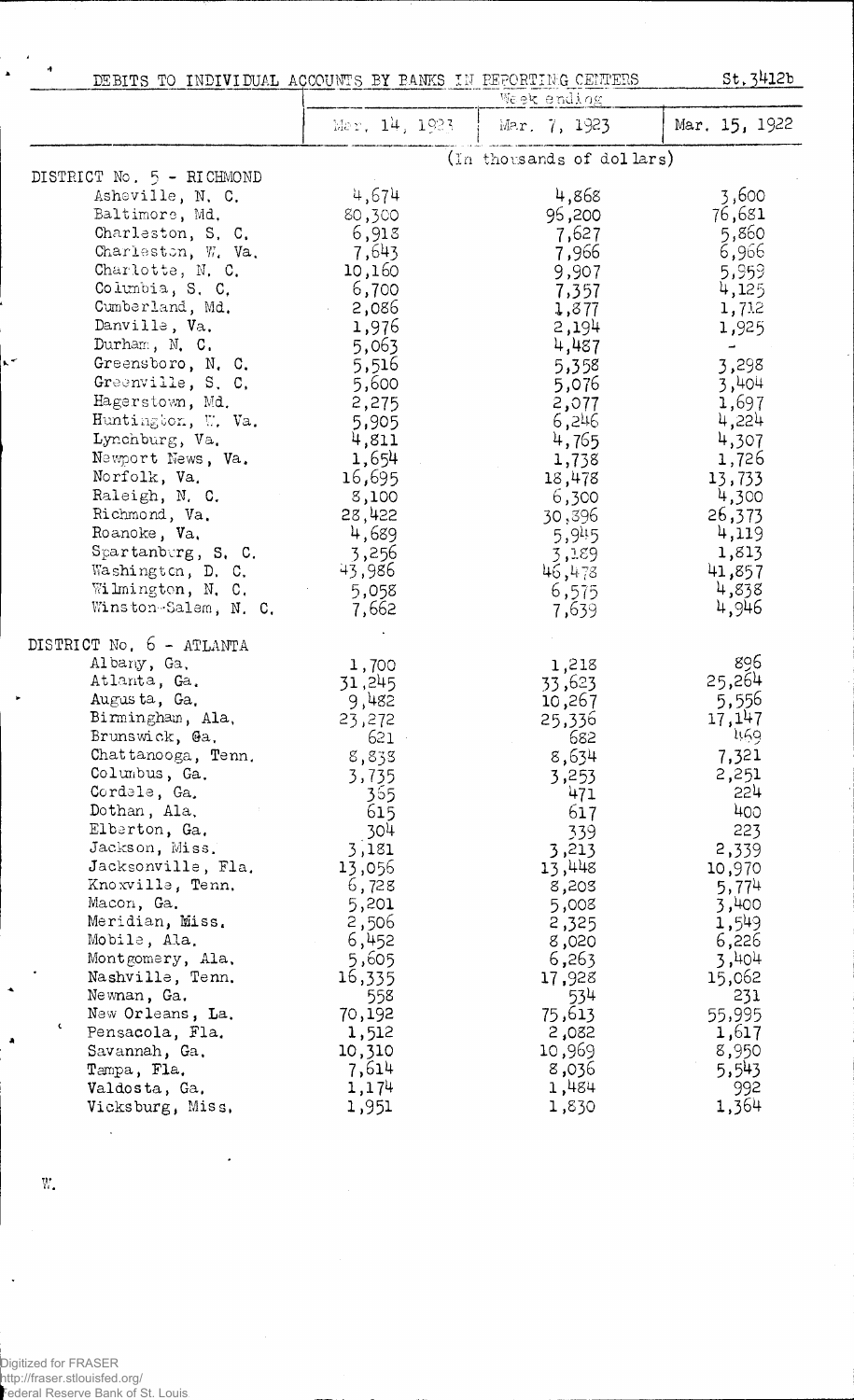| DEBITS TO INDIVIDUAL ACCOUNTS BY BANKS IN REPORTING CENTERS and the |  |  |  |  |  |  |  |  |  |  | St.3412c |  |  |
|---------------------------------------------------------------------|--|--|--|--|--|--|--|--|--|--|----------|--|--|
|---------------------------------------------------------------------|--|--|--|--|--|--|--|--|--|--|----------|--|--|

|                            | Week ending     |                           |               |  |
|----------------------------|-----------------|---------------------------|---------------|--|
|                            | Mar. $14, 1923$ | Mar. 7, 1923              | Mar. 15, 1922 |  |
|                            |                 | (In thousands of dollars) |               |  |
| DISTRICT No. 7 - CHICAGO   |                 |                           |               |  |
| Adrian, Mich.              | 1,008           | 785                       | 751           |  |
| Aurora, Ill                | 3,512           | 4,062                     | 2,681         |  |
| Bay City, Mich.            | 1,905           | 2,333                     | 2,061         |  |
| Bloomginton, Ill.          | 3,032           | 5,601                     | 2,684         |  |
| Cadar Rapids, Iowa         | 6,845           | 8,144                     | 5,649         |  |
| Chicago, Ill.              | 635,392         | 684,597                   | 668,550       |  |
| Danville, Ill.             | 4,500           | 4,000                     | 3,100         |  |
| Davenport, Iowa            | 6,600           | 11,695                    | 7,184         |  |
| Decatur, Ill.              | 3,452           | 4,205                     | 3,201         |  |
| Des Moines, Iowa           | 22,843          | 26,863                    | 17,627        |  |
| Detroit, Mich.             | 156,451         | 126,013                   | 118,838       |  |
| Dubuque, Iowa              | 3,559           | 4,190                     | 2,857         |  |
| Flint, Mich.               | 7,582           | 7,787                     | 4,200         |  |
| Fort Wayne, Ind.           | 8,300           | 9,627                     | 6,652         |  |
| Gary, Ind.                 | 3,961           | 2,832                     | 2,334         |  |
| Grand Rapids, Mich.        | 13,881          | 16,026                    | 12,513        |  |
| Green Bay, Wis.            | 2,258           | 2,702                     |               |  |
| Hammond, Ind.              | 3,000           | 3,520                     |               |  |
| Indianapolis, Ind.         | 35,197          | 35,270                    | 30,583        |  |
| Jackson, Mich.             | 3,600           | 3,600                     | 2,935         |  |
| Kalamazoo, Mich.           | 4,266           | 5,312                     | 4,623         |  |
| Lansing, Mich.             | 8,200           | 8,800                     | 4,306         |  |
| Mason City, Iowa           | 2,592           | 3,738                     | 2,063         |  |
| Milwaukee, Wis.            | 59,351          | 68,411                    | 60,873        |  |
| Moline, Ill.               | 1,739           | 2,232                     | 1,873         |  |
| Muscatine, Iowa            | 2,021           | 2,234                     | 1,479         |  |
| Oshkosh, Wis.              | 2,500           | 2,600                     | 2,400         |  |
| Peoria, Ill.               | 9,315           | 9,933                     | 8,026         |  |
| Rockford, Ill.             | 6,418           | 6,671                     | 4,539         |  |
| Saginaw, Mich.             | 5,349           | 4,524                     |               |  |
| Sioux City, Iowa           | 17,447          | 23,407                    | 17,454        |  |
| South Bend, Ind.           | 8,034           | 7,772                     | 5,627         |  |
| Springfield, Ill.          | 7,232           | 7,088                     | 6,388         |  |
| Terre Haute, Ind.          | 6,024           | 5,751                     |               |  |
| Waterloo, Iowa             | 4,498           | 6,286                     | 3,806         |  |
| DISTRICT No. 8 - ST. LOUIS |                 |                           |               |  |
| East St. Louis and         |                 |                           |               |  |
| Nat'l Stack Yards, Ill     | 9,288           | 8,850                     | 7,945         |  |
| Evansville, Ind.           | 7,504           | 6,926                     | 6,701         |  |
| Fort Smith, Ark.           | 2,706           | 2,799                     |               |  |
| Greenville, Miss.          | 815             | 1,150                     | 808           |  |
| Helena, Ark.               | 1,174           | 1,548                     | 860           |  |
| Little Rock, Ark.          | 14,620          | 14,417                    | 9,467         |  |
| Louisville, Ky.            | 37,591          | 40,474                    | 32,032        |  |
| Memphis, Tenn.             | 33,890          | 37,923                    | 23,891        |  |
| Owensboro, Ky.             | 1,702           | 1,942                     | 1,435         |  |
| Quincy, Ill.               | 2,972           | 3,453                     | 2,152         |  |
| St. Louis, Mo.             | 143,481         | 148,727                   | 127,069       |  |
| Spingfield, Mo.            | 3,193           | 3,385                     | 2,889         |  |
|                            |                 |                           |               |  |

*f*

 $\overline{W}_\bullet$ 

x

Digitized for FRASER http://fraser.stlouisfed.org/ Federal Reserve Bank of St. Louis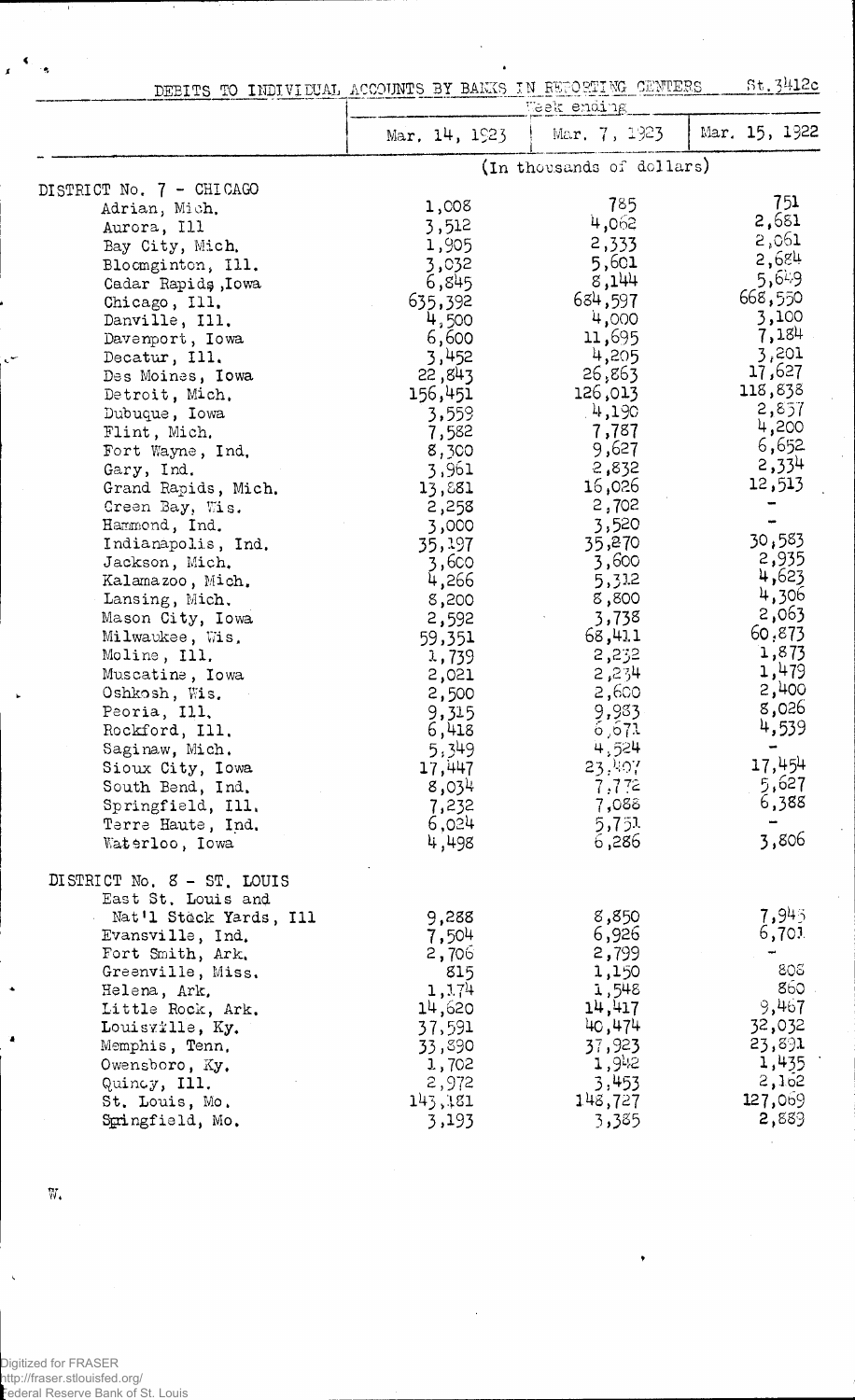DEBITS TO INDIVIDUAL ACCOUNTS BY BANKS IN REPORTING CENTERS St. 3412c

|                               |               | MGGE GIMTIE               |                 |
|-------------------------------|---------------|---------------------------|-----------------|
|                               | Mar. 14, 1923 | Mar. 7, 1923              | Mar. 15, 1922   |
|                               |               | (In thousands of dollars) |                 |
| DISTRICT No. 9 - MIMEAPOLIS   | 1,116         | 1,187                     | 1,220           |
| Aberdeen, S. D.               | 1,774         | 2,466                     | 1,364           |
| Billings, Mont.               | 275           | 386                       | 235             |
| Dickinson, N. D.              | 14,317        | 13,491                    | 15,871          |
| Duluth, Minn.                 |               | 2,688                     | 2,005           |
| Fargo, N. D.                  | 3,076         | 1,545                     | 1,345           |
| Grand Forks, N. D.            | 1,873         | 2,572                     | 1,742           |
| Helena, Mont.                 | 1,835         | 422                       | 375             |
| Jamestown, N. D.              | 380           | 2,848                     |                 |
| La Crosse, Wis.               | 2,875         | 1,175                     | 561             |
| Lewistown, Mont.              | 1,450         | 70,139                    | 70,108          |
| Minneapolis, Minn.            | 63,962        | 1,121                     | 803             |
| Minot, $M$ . D.               | 1,063         | 519                       | 431             |
| Red Wing, Minn.               | 457           | 43,342                    | 36,046          |
| St. Paul, Minn.               | 34,854        | 4,980                     | 3,410           |
| Sioux Falls, S. D.            | 3,898         | 1,776                     | 1,885           |
| Superior, Wis.                | 1,808         | 1,264                     | 855             |
| Winona, Winn,                 | 966           |                           |                 |
| DISTRICT No. 10 - KANSAS CITY |               |                           |                 |
| Atchison, Kans.               | 1,328         | 1,351                     | 1,182           |
| Bartlesville, Okla.           | 2,924         | 3,796                     | 2,114           |
| Casper, Wyo.                  | 3,455         | 3,959                     | 2,437           |
| Cheyenne, Wyc.                | 1,475         | 1,996                     | 1,481           |
| Colorado Springs, Colo.       | 2,957         | 2,955                     | 2,519           |
| Denver, Colo.                 | 31,506        | 44,438                    | 31,678          |
| Enid, Okla.                   | 2,871         | 3,261                     |                 |
| Fremont, Neb.                 | 1,102         | 2,020                     |                 |
| Grand Island, Neb.            | 1,220         | 1,657                     | 1,155           |
| Grand Junction, Colo.         | 709           | 745                       | 677             |
| Guthrie, Okla.                | 821           | 908                       | 533             |
| Hutchinson, Kans.             | 2,836         | 3,213                     | 2,337           |
| Independence, Kans.           | 2,742         | 2,907                     | 2,816           |
| Joplin, Mo.                   | 4,173         | 3,410                     |                 |
| Kansas City, Kans.            | 3,890         | 4,110                     | 3,461           |
| Kansas City, Mo.              | 73,427        | 89,415                    | 64,001          |
| Lawrence, Kans.               | 935           | 1,190                     | 925             |
| McAlester, Okla.              | 790           | 1,038                     | 1,000           |
| Muskogee, Okla.               | 5,490         | 6,600                     | 5,360           |
| Oklahoma City, Okla.          | 19,460        | 22,330                    | 17,122<br>1,834 |
| Okmalgee, Okla.               | 2,284         | 2,384                     | 43,217          |
| Omaha, Neb.                   | 50,517        | 57,385                    |                 |
| Parsons, Kans.                | 854           | 1,164                     | - 797<br>1,233  |
| Pittsburg, Kans.              | 1,415         | 1,542                     | 3,912           |
| Pueblo, Colo.                 | 2,964         | 4,096                     | 9,531           |
| St. Joseph, Mo.               | 13,568        | 17,187                    | 3,113           |
| Topeka, Kans.                 | 4,092         | 4,971                     | 25,196          |
| Tulsa, Okla.                  | 26,901        | 23,676                    | 8,569           |
| Wichita, Kans.                | 9,474         | 12,244                    |                 |

c

 $\mathbf{L}$ 

J

Digitized for FRASER http://fraser.stlouisfed.org/ Federal Reserve Bank of St. Louis